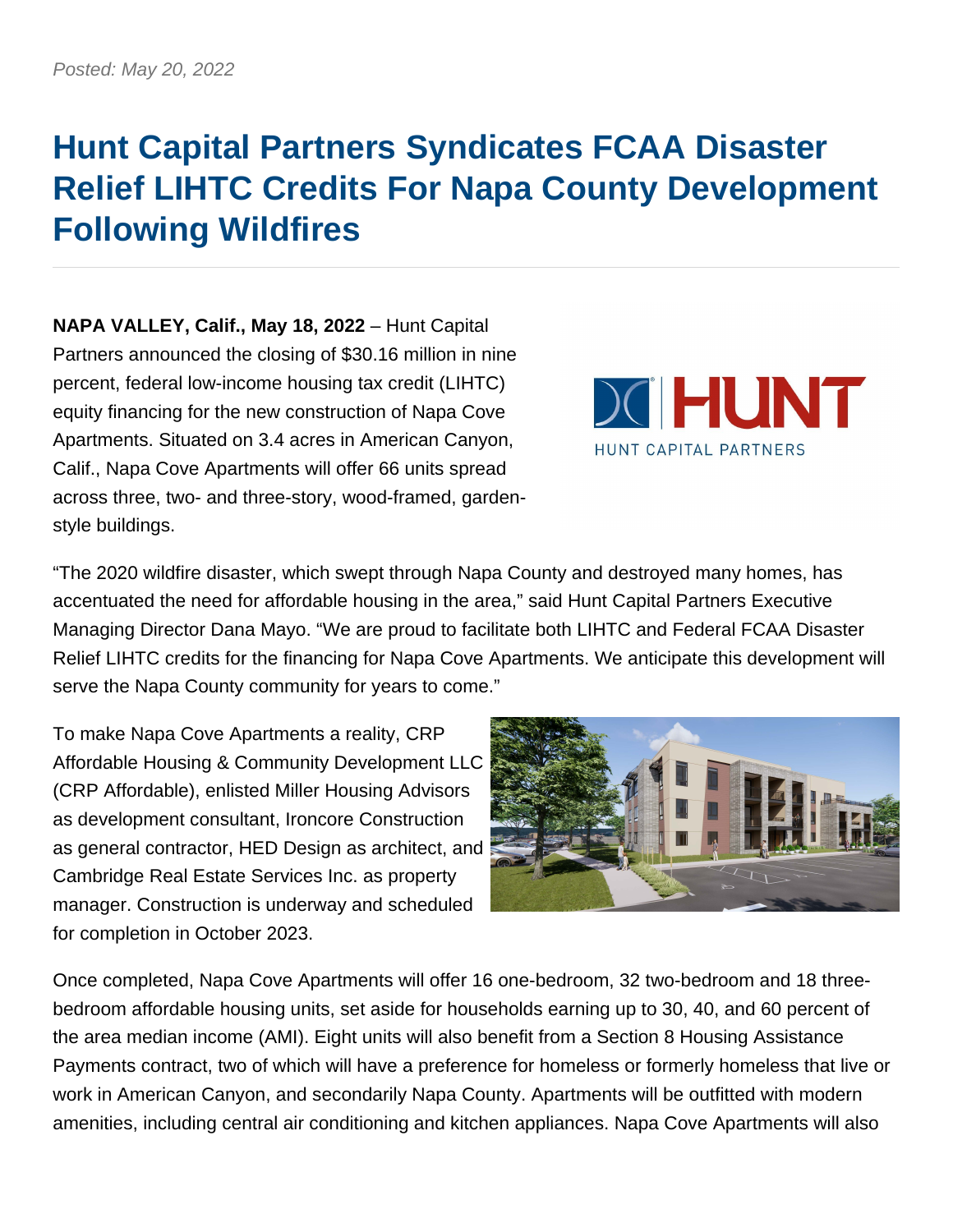feature common area amenities, including a business center/computer lab, clubhouse/community room, central laundry facility, as well as a 21,000 square-foot park, south of the south parking area.

While residents will be responsible for electric heating and cooking, as well as general electric expenses, the development will pay for gas, hot water heating, water, sewer, trash, and all common area utility expenses. Each of the three buildings will be equipped with solar panels that will offset some of the electricity cost and improve energy conservation.

As part of Napa Cove Apartments' resident services, residents will have access to an after-school program for children as well as educational and skill-building classes for adults, on-site at no charge. The Pacific Southwest Community Development Corporation (PSCDC) will also work with residents to identify and assess resident service needs, provide the services indicated, schedule and coordinate services, and regularly analyze and evaluate the services for continuous improvement.

The total development cost of Napa Cove Apartments is \$39 million. Hunt Capital Partners syndicated the federal tax credits through its multi-investor fund, Hunt Capital Partners Tax Credit Fund 26. The project was also financed by Federal FCAA Disaster Relief LIHTC credits, which were issued in recognition of the 2020 wildfire disasters across the State of California, and specifically to Napa County. Citi Community Capital provided a \$32.7 million construction loan, as well as an \$8.9 million permanent loan.

## **Environmental Social and Corporate Governance ("ESG") Investing**

Hunt Capital Partners recognizes that its institutional investors are seeking to increase the social value of their investments to help further their ESG initiatives. An investment in affordable housing not only improves the living conditions of its residents, but it also helps to remove obstacles that stand in the way of creating a healthy, safe and stable home environment for low-income families and seniors. When families spend less on housing related expenses, they have more resources available for other essentials such as food and clothing, or even extracurricular activities and educational programs. One of the most significant benefits to providing quality affordable housing is an increase in an individual's physical and mental health. Hunt Capital Partners' affordable housing investments create a lasting effect on the people and communities they serve for generations to come.

## **About Hunt Capital Partners**

Hunt Capital Partners (HCP) is the tax credit syndication division of Hunt Companies, Inc. (Hunt). HCP specializes in the sponsorship of Federal and State Low-Income Housing, Historic, and Solar Tax Credit Investments funds. Since its inception in 2010, HCP has raised over \$2.6 billion in tax credit equity in over 43 proprietary and multi-investor funds. HCP manages almost 760 project partnerships representing over 75,000 homes in 51 states and territories. Founded in 1947, Hunt is a privately held company that invests in businesses focused in the real estate and infrastructure